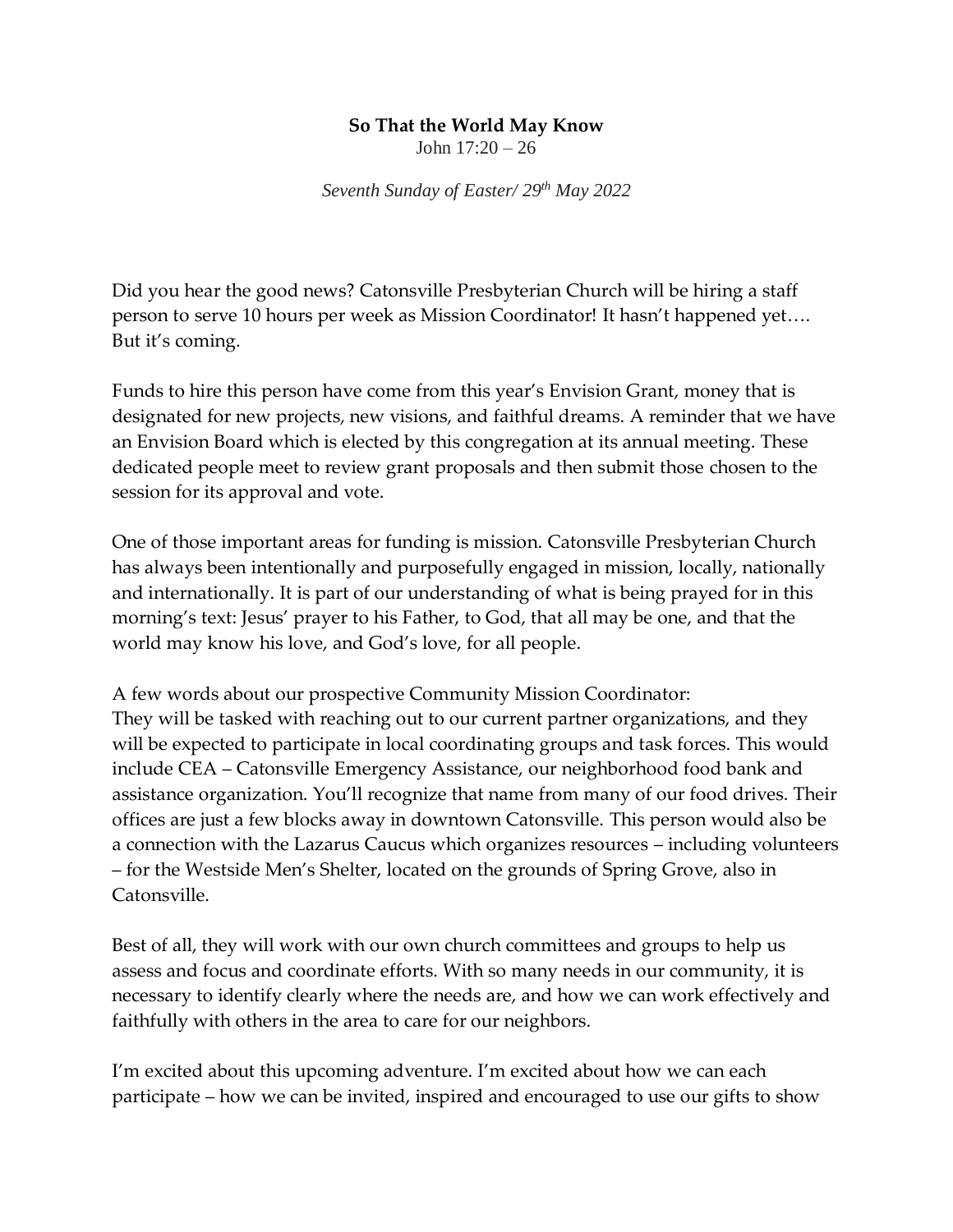Christ's presence and God's care in ways familiar and probably, ways that are new. As we'll sing in the hymn following the sermon:

*A single great commission compels us from above To plan and work together that all may know Christ's love.* (Hymn 733: We All Are One in Mission, Glory to God hymnal)

I'm especially happy to lift up this development because this Sunday is designated by the Presbyterian Church U.S.A. as Mission Worker Sunday. It's a day to recognize, pray for, and celebrate all those who have heard God's call and have devoted their time, their labor, their family life, their financial future to sharing the gospel throughout the world – and for our mission partnerships, the communities and churches in which they serve.

The Presbyterian Church has been engaged in such ventures for 185 years. On the PCUSA World Mission website, it states: "Beginning in 1837, the Presbyterian Church's Board of Foreign Mission sent mission workers into global service to preach, teach and heal."

Our church has mission co-workers in 80 countries who are called to and engaged in transformative ministries. They are described as "called by God to serve three to four or more years alongside PCUSA partners in ministry around the world. They dedicate years of their lives to building bridges, interpreting language and culture and advocating for justice and peace."

(PCUSA Presbyterian Mission: Mission Worker Sunday – May 30)

These faith-filled people serve with a variety of skills and talents. They are teachers, doctors, chaplains, church planters. They preach and evangelize. They are public health specialists, human rights advocates.

Mission co-workers, by their very name, are called to live in solidarity with the people they serve. Housing is simple, but sufficient. Salaries are modest, but provide for the basic resources of everyday life, along with enough money to travel back to their families and home churches in the US every few years. This is not a vocation that will build a retirement portfolio. So why does someone choose this form of service? I can tell you, a little bit, from my experience, having served the Presbyterian Church as a Young Adult Volunteer way back in the 1980s.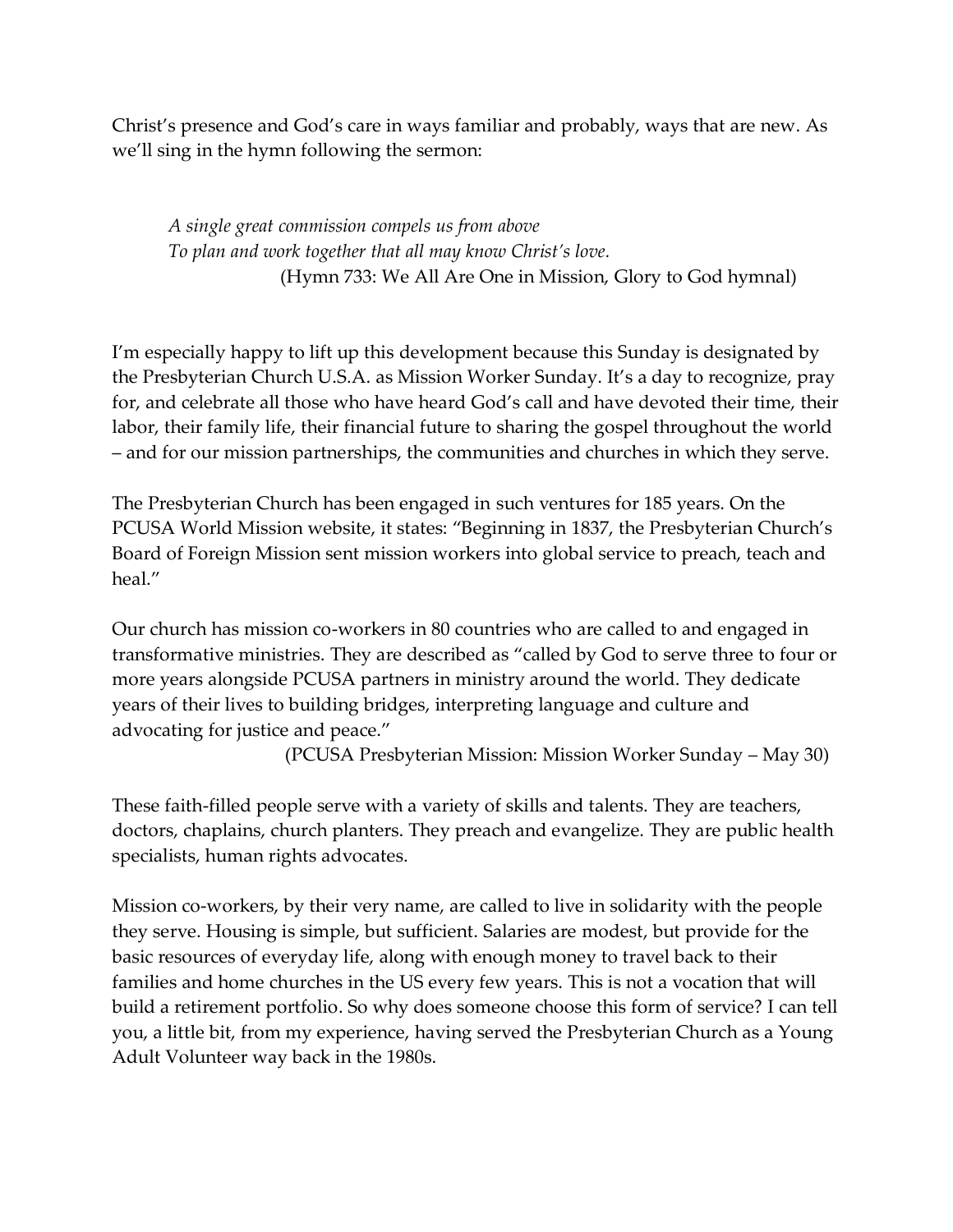It begins for many as a tug on the heart. A spark. A shimmer. I remember getting that spark when I heard a Presbyterian minister say that he had been a short-term mission volunteer in Afghanistan, where he taught reading for two years. Just thinking about it now, I can still remember feeling that catch of breath, that visceral response. For those of you who fish, maybe it's like that first tug on the line... the wondering of whether something will be reeled in or let go. An appropriate image, is it not, for followers of Jesus – the Christ who called to disciples casting their nets on a Galilean sea.

For some people who feel that lure, it may take years to finally "take the hook." Some choose to spend their careers in "ordinary professions" and then, in retirement, or when they are financially secure, decide that the time is now right for them to serve more sacrificially as a mission worker, using the gifts and skills they've honed over decades in a new context, a new community, and they take that leap of faith.

Others, like myself, choose to enter into these ministries as young adults. Unencumbered by mortgages or family responsibilities, the ages between 18 and 30 can be ideal for entering into mission work. One's health is generally pretty good - there's not a critical need to be that close to a hospital, one is not yet accustomed to comfort or luxury, and best of all, the sense of adventure and exploring fresh vistas warms the imagination and stirs the soul.

I had the experience of being able to serve in several ministries. Back then, there were short-term ministries available and for two summers, during and after college, I was able to participate in programs here in the United States. One was as a summer day youth leader in an African American church in Denver (an exotic location for a New Yorker!) Another was as a summer volunteer at our conference center, Ghost Ranch, near Santa Fe, New Mexico.

I also served a year-long volunteer program as a Young Adult Ministry coordinator in the Synod of the Trinity, which is, basically, the state of Pennsylvania.

All of these opportunities were incredibly formative and inspiring, and my experiences led me to apply to seminary, continuing the path to ordained ministry.

And yes, I did do almost a year of international mission service. Again, through the Presbyterian church, I was called to teach English in a rural middle and high school in western Ethiopia. It was an incredibly satisfying experience and I was genuinely proud at the progress all of the students made throughout the school year. It turned out to be more of an adventure than I had expected because of the ramping up of the civil war that had been going on there for many years. But I learned something of solidarity... of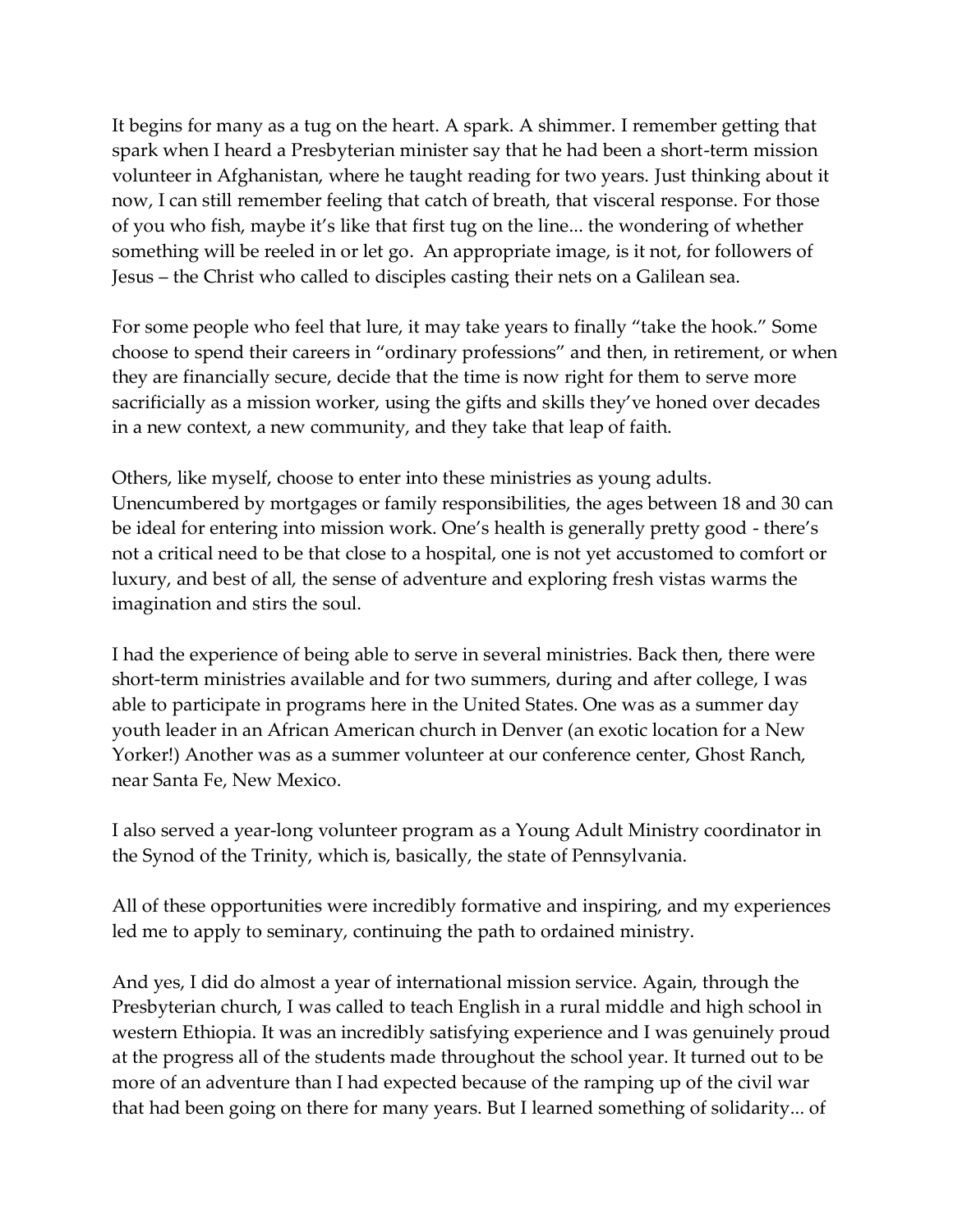seeing the strength and fortitude of my colleagues as basic supplies dwindled and resources became scarce. Their courageous spirits inspire me still and I discovered myself consciously following their example, especially during the stresses of the early days of the pandemic.

Serving alongside people in the name of Jesus, worshiping with them, working through daily rhythms, laughing, singing... these create the very things that Jesus prayed for his followers: a sense of unity develops, a mutual care. Indeed, there comes a deep desire for the well-being of one another that doesn't leave once the days of mission service are over. To this day, I read with care about events in that country. I hold them in my prayers and fervently wish them peace, goodwill, prosperity and wholeness. And yes, my heart is broken when I hear of wars, and famine, and hardship and death.

This is what serving in mission does. Whether it is hands-on mission, like many of us experience as we work in a soup kitchen, or a clothing drive, or if it a more empowering form of mission - changing the quality of lives instead of meeting immediate need, as the mission co-workers are called to do, - all this forms relationships, and opens us up to long-term caring. It deepens our connection to Christ, and we begin to know him and live in him more fully.

When our hearts are broken open in this way, we even seek to engage in ways that impact systems of injustice. We are motivated to work together for structural changes – addressing issues such as global poverty, and reconciliation amid cultures of violence.

Today we are grateful for the opportunities to grow in faith and ministry as we look forward to the work of our yet-to-be mission coordinator. And we are thankful, too, for those mission co-workers who devote their lives, their careers, to partnership with churches and communities around the world.

We have a Mission Yearbook in the Presbyterian Church; you can read it every day on their website. The photo in the bulletin is from the cover. Each day highlights a ministry and today, on Mission Worker Sunday, we read the letter from mission workers Elmarie and Scott Parker who serve the region of Syria, Lebanon, and Iraq.

## Elmarie writes:

*Scott and I are living alongside of and accompanying our friends, neighbors and partners as they navigate multiple, simultaneous crises – economic collapse, the COVID-19 pandemic, and the aftermath of the Beirut port explosion... the future feels bleak to many people…In Lebanon.. families who were already economically vulnerable now often only have one meal a day, parents*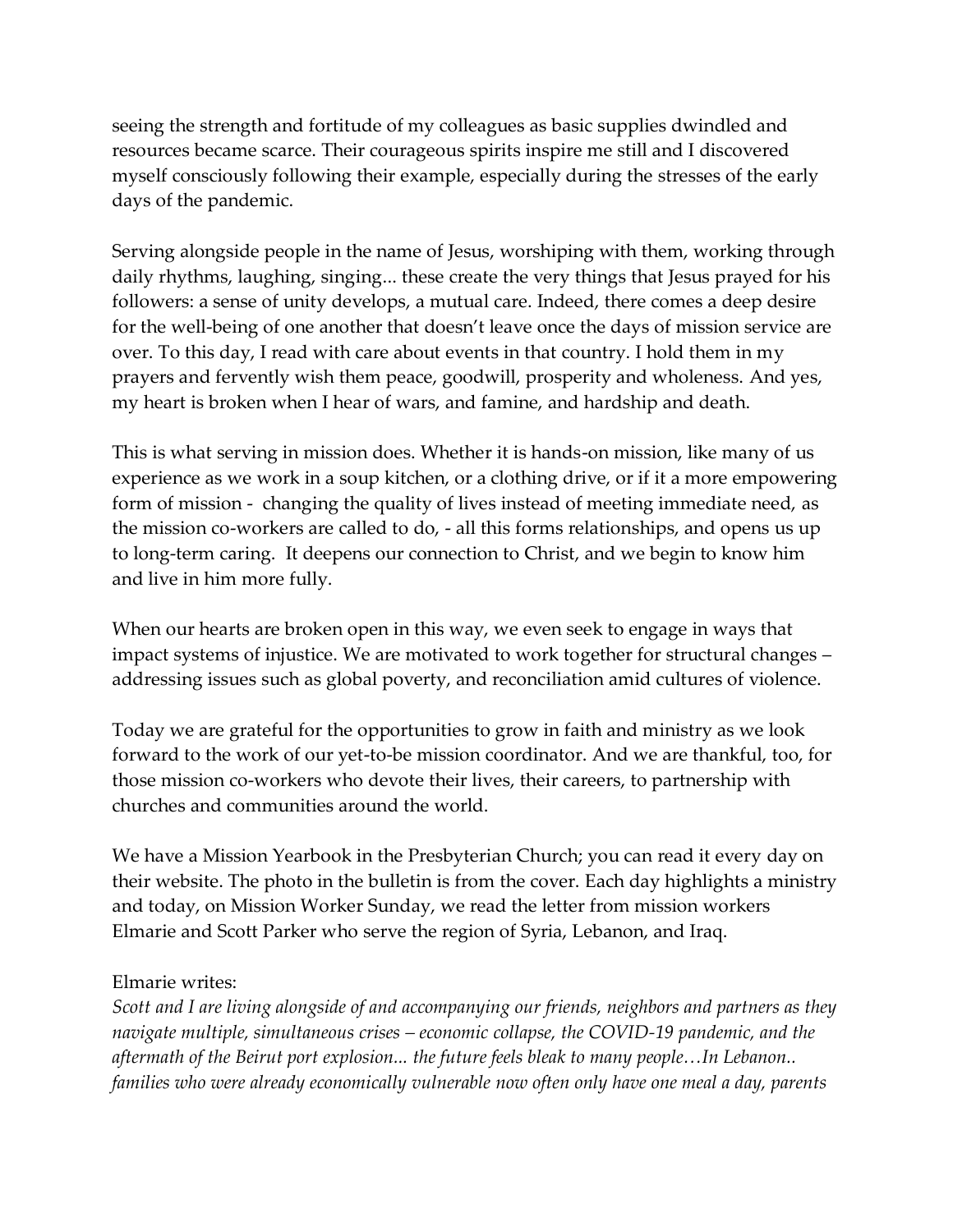*often go without so that their children have something. The situation is even more severe in Syria and for many in Iraq.*

## She writes of her sadness as she states:

*I could not bring myself to say 'Happy Easter' this year. There has not been anything happy about the past 18-plus months for the vast majority of people around us. I found myself longing for something more substantial than what 'happy' connotes for me. "Happy" doesn't seem a solid enough word to convey the great sustaining hope we receive through Christ's experience of tremendous suffering and death prior to his resurrection. What is the substance of the hope we receive through our Lord's resurrection? How does the hope of Resurrection Sunday nourish and sustain a community, a family, a person when the realities of Good Friday continue without any end in sight? How is hope nourished and sustained in my spirit and in the spirits of the beloved community around me?*

Elmarie's letter continues as she gives witness to the ministry of service throughout the community: resources shared, food and other necessities distributed, despite never quite knowing where these resources will come from. Friends far and near provide diapers, food, clothing, medications and medical treatment to more than 400 of the most vulnerable families. "The funds keep coming in," she says, "and supply boxes keep getting shared."

I am inspired by her closing paragraph:

*I was talking with another friend and partner of the PC(USA) a few days ago,* she writes. *I asked her, "What do you think nourishes hope among the people here in Lebanon today?" … She replied, "It's knowing we are not alone. We are a community together who are building again – investing in others, investing in our places. Our partners are with us. The risen Lord is with us."*

"That they may be one... as we are one," prayed Jesus.

Sharing the good news of Christ in common ministry is a blessing. To engage in mission is to give a personal face to Christ's love.

As we pray for the work of this congregation, of mission co-workers throughout our country and the world, I also want to encourage you to see if you are sensing a call from God - how are you a partner in Christ's service? How are we "touching the lives of others by God's surpassing grace?" (Hymn 733: We All are One in Mission)

If you are a young adult, between the ages of 18 and 30, there are opportunities for justunder a year of service both in this country and abroad; it's actually from August to